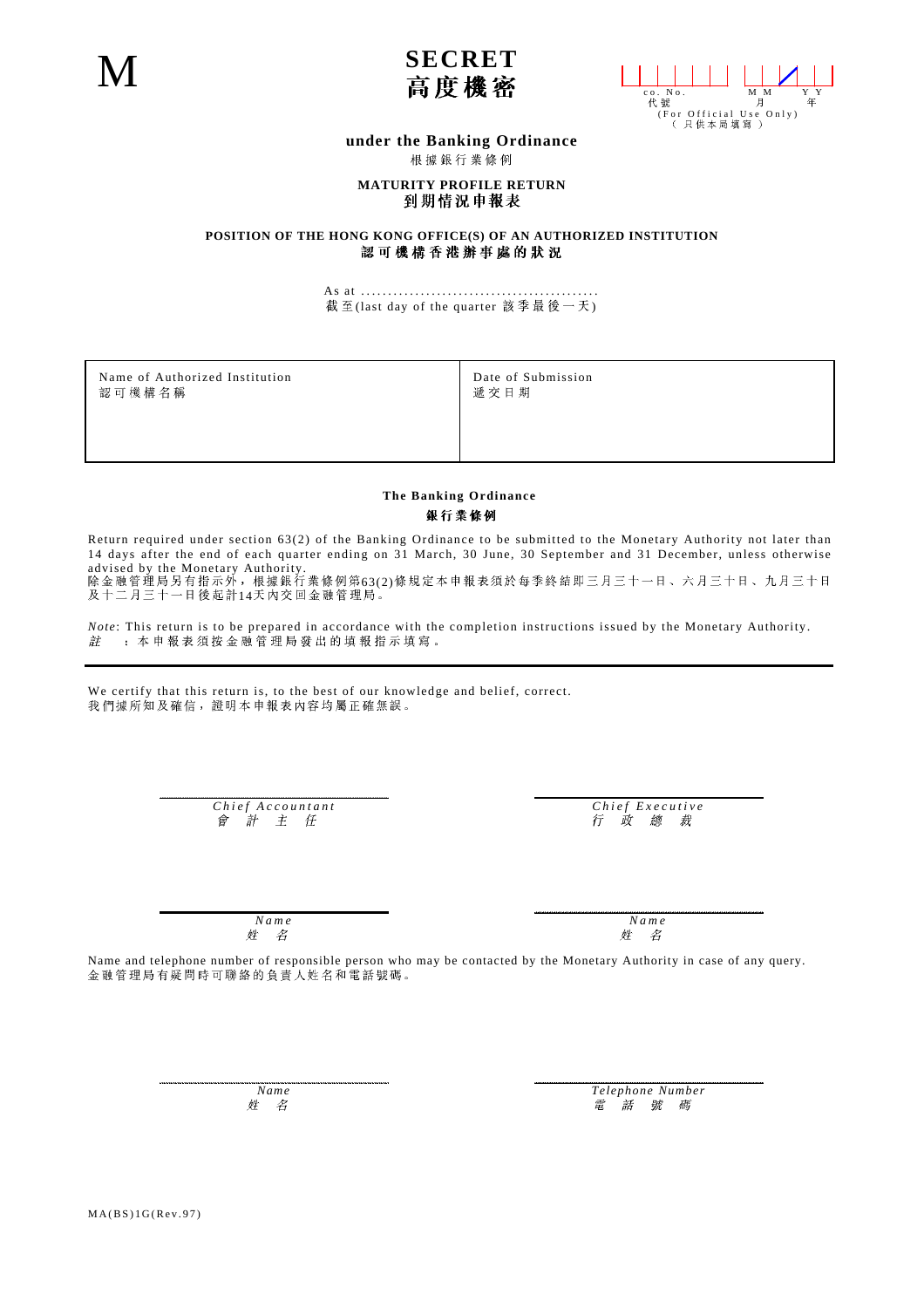| (HK\$ MILLION) |  |  |         |  |
|----------------|--|--|---------|--|
|                |  |  | (港幣百萬元) |  |

|                                                                                                           |                                          | MATURITY<br>到 期 |                                          |                                              |                                               |                                                |                                               |                                          |                                |                                                                    |             |
|-----------------------------------------------------------------------------------------------------------|------------------------------------------|-----------------|------------------------------------------|----------------------------------------------|-----------------------------------------------|------------------------------------------------|-----------------------------------------------|------------------------------------------|--------------------------------|--------------------------------------------------------------------|-------------|
| LIABILITIES/ASSETS                                                                                        | Form<br>reference<br>參考表格                | Next day<br>翌日  | 2 days<br>t o<br>7 days<br>2E<br>至<br>7日 | 8 days<br>t o<br>$1$ month<br>8日<br>至<br>1個月 | 1 month<br>t o<br>3 months<br>1個月<br>至<br>3個月 | 3 months<br>t o<br>6 months<br>3個月<br>至<br>6個月 | 6 months<br>t o<br>$1$ year<br>6個月<br>至<br>14 | Total<br>within<br>$1$ year<br>1年内<br>總計 | Reconciling amounts<br>調節額     |                                                                    |             |
| 負債 / 資產                                                                                                   | MA(BS)1                                  |                 |                                          |                                              |                                               |                                                |                                               |                                          | $O$ v e r<br>$1$ year<br>超 過1年 | Balancing<br>$\mathbf{a}$ m o $\mathbf{u}$ n t $\mathbf{s}$<br>結餘額 | Total<br>總計 |
| LIABILITY ITEMS<br>負債項目                                                                                   |                                          |                 |                                          |                                              |                                               |                                                |                                               |                                          |                                |                                                                    |             |
| Due to authorized institutions and other<br>1.1<br>banks<br>認可機構及其他銀行同業存款                                 | $\,$ 8 $\,$                              |                 |                                          |                                              |                                               |                                                |                                               |                                          |                                |                                                                    |             |
| $\overline{2}$ .<br>Depo sits<br>客戶存款                                                                     |                                          |                 |                                          |                                              |                                               |                                                |                                               |                                          |                                |                                                                    |             |
| (a) Demand and savings deposits and<br>current accounts<br>活期及儲蓄存款及往來帳戶                                   | $6.1 + 6.2$                              |                 |                                          |                                              |                                               |                                                |                                               |                                          |                                |                                                                    |             |
| (b) Time, call and notice deposits<br>定期及通知存款                                                             | 6.3                                      |                 |                                          |                                              |                                               |                                                |                                               |                                          |                                |                                                                    |             |
| Negotiable debt instruments issued and<br>3 <sup>1</sup><br>outstanding<br>已發行及未償還的可轉讓債務工具                | $2 + 3 + 9$                              |                 |                                          |                                              |                                               |                                                |                                               |                                          |                                |                                                                    |             |
| Other liabilities<br>$\ddagger$ .<br>其他負債                                                                 | $5 + 7 + 10$                             |                 |                                          |                                              |                                               |                                                |                                               |                                          |                                |                                                                    |             |
| $\overline{5}$ .<br>$S$ ub-total<br>小計                                                                    |                                          |                 |                                          |                                              |                                               |                                                |                                               |                                          |                                |                                                                    |             |
| 5.<br>Off-balance sheet                                                                                   |                                          |                 |                                          |                                              |                                               |                                                |                                               |                                          |                                |                                                                    |             |
| 資產負債表外項目<br>(a)<br>Firm commitments<br>確定承付款項                                                             |                                          |                 |                                          |                                              |                                               |                                                |                                               |                                          |                                |                                                                    |             |
| Undrawn overdraft and other<br>(b)<br>commitments<br>尚未使用透支額及其他承付款項                                       |                                          |                 |                                          |                                              |                                               |                                                |                                               |                                          |                                |                                                                    |             |
| (c) Other payables<br>其他應付款項                                                                              |                                          |                 |                                          |                                              |                                               |                                                |                                               |                                          |                                |                                                                    |             |
| TOTAL LIABILITIES<br>7.<br>負債總額                                                                           |                                          |                 |                                          |                                              |                                               |                                                |                                               |                                          |                                |                                                                    |             |
| - Of which foreign currency equals<br>7A.<br>其中外幣負債等額                                                     |                                          |                 |                                          |                                              |                                               |                                                |                                               |                                          |                                |                                                                    |             |
| ASSET ITEMS<br>資產項目                                                                                       |                                          |                 |                                          |                                              |                                               |                                                |                                               |                                          |                                |                                                                    |             |
| 3.<br>Cash<br>現金                                                                                          | 12                                       |                 |                                          |                                              |                                               |                                                |                                               |                                          |                                |                                                                    |             |
| Government bills, notes and bonds<br>$\mathcal{F}$ .<br>政府票據及債券                                           | 19.4                                     |                 |                                          |                                              |                                               |                                                |                                               |                                          |                                |                                                                    |             |
| Lending to banking sector<br>10.<br>存放銀行同業<br>Due from authorized institutions<br>(a)                     |                                          |                 |                                          |                                              |                                               |                                                |                                               |                                          |                                |                                                                    |             |
| and other banks<br>存放認可機構及其他銀行同業                                                                          | 17                                       |                 |                                          |                                              |                                               |                                                |                                               |                                          |                                |                                                                    |             |
| Negotiable certificates of<br>(b)<br>deposit and other negotiable debt<br>instruments<br>可轉讓存款證及其他可轉讓債務工具 | $18 + 19.1a$<br>$+19.1c+19.3$<br>$+19.5$ |                 |                                          |                                              |                                               |                                                |                                               |                                          |                                |                                                                    |             |
| Acceptances and bills of<br>(c)<br>exchange held<br>承兌及匯票                                                 | 19.2a                                    |                 |                                          |                                              |                                               |                                                |                                               |                                          |                                |                                                                    |             |